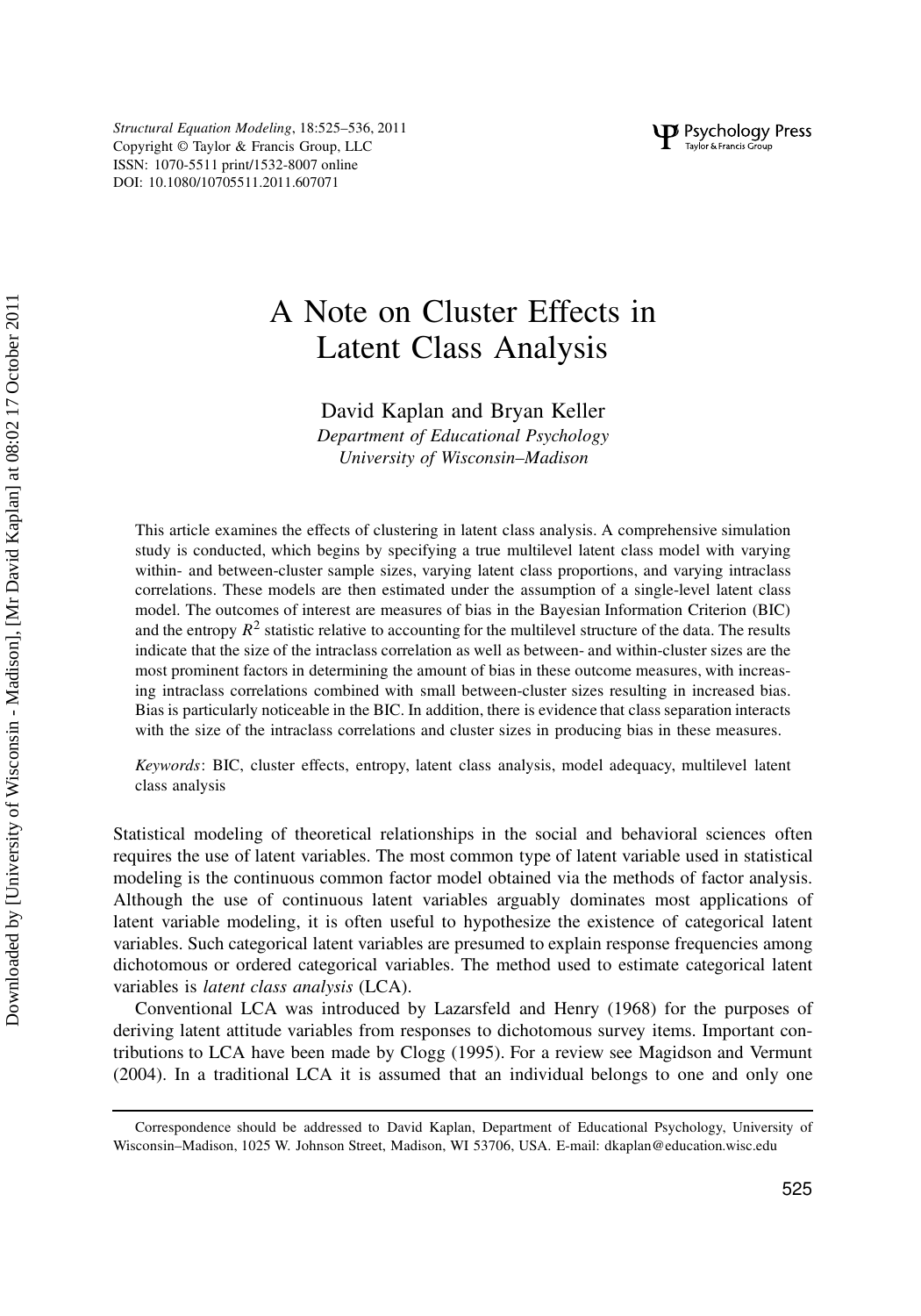latent class, and that given an individual's latent class membership, the observed responses are independent of one another—referred to as the assumption of local independence. The latent classes arise from the patterns of response frequencies to categorical items, where the response frequencies play a role similar to that of the correlation matrix in factor analysis (Lanza, Collins, Lemmon, & Schafer, 2007). The analog of factor loadings are parameters that estimate the probability of a particular response on the manifest indicators given membership in the latent class. Unlike continuous latent variables (i.e., factors), categorical latent variables (latent classes) divide individuals into mutually exclusive and exhaustive groups.

Until recently, applications of LCA were limited to single-level problems, ignoring possible clustering of observations due to sample design and research considerations. However, utilizing the finite mixture modeling framework of LCA (McLachlan & Peel, 2000) implemented in software packages such as Mplus (L. K. Muthén & Muthén, 1998–2007) and Latent GOLD (Vermunt & Magidson, 2000), more general frameworks been developed that allow latent class models to be extended to multilevel contexts.

A review of the extant literature on multilevel LCA has revealed important and interesting applications (see, e.g., Kaplan, Kim, & Kim, 2009; Van Horn et al., 2008). In a recent paper, Van Horn et al. (2008) examined multilevel mixture models for the evaluation of interventions in group randomized trials. The motivation for using mixture models to evaluate interventions is that an intervention might not have a "one-size-fits-all" effect. That is, an intervention might be more or less beneficial for subpopulations of individuals, and the goal would be to identify those subpopulations for which the intervention is most beneficial.

The Van Horn et al. (2008) article pays special attention to evaluating intervention effects in group randomized trials. Group randomized trials figure prominently in educational interventions in which classrooms (and sometimes whole schools) are randomly assigned to receive an intervention. Proper statistical treatment of group randomized trials requires random-effects models that assume that individuals are independent of each other conditional on group membership.

The application presented by Van Horn et al. (2008) examined the efficacy of a group randomized trial of an intervention aimed at mitigating problem behavior among youth. The specific goal was to examine whether the intervention had differential affects among those students engaged in experimenting with illicit substances versus students engaged in more problematic behaviors such as violence. The intervention took place at the community level, but students were nested within schools. The two-level model that Van Horn et al. tested consisted of a within-school latent class model, with a single latent class variable consisting of four and five latent classes. In a fixed-effects model, it would normally be assumed that the proportion of students within each latent class is constant across the schools. Van Horn and colleagues assumed that these proportions vary across schools and are affected by the community-level intervention. On the whole, Van Horn et al. found strong evidence that the probability that a student belonged to a specific latent class of problem behavior varied across schools. In terms of treatment and control equivalency, no difference was found in the proportion of students in the latent classes prior to the intervention focusing on youth behaviors. Additionally, Van Horn et al. showed how power analyses could be used to examine intervention effects in the multilevel latent class model.

In a recent didactic paper, Kaplan et al. (2009) applied multilevel LCA (Vermunt, 2003) to reading data from the Early Childhood Longitudinal Study (ECLS; National Center for Education Statistics, 2001). Specifically, they used the fall first-grade data of the ECLS–K, focusing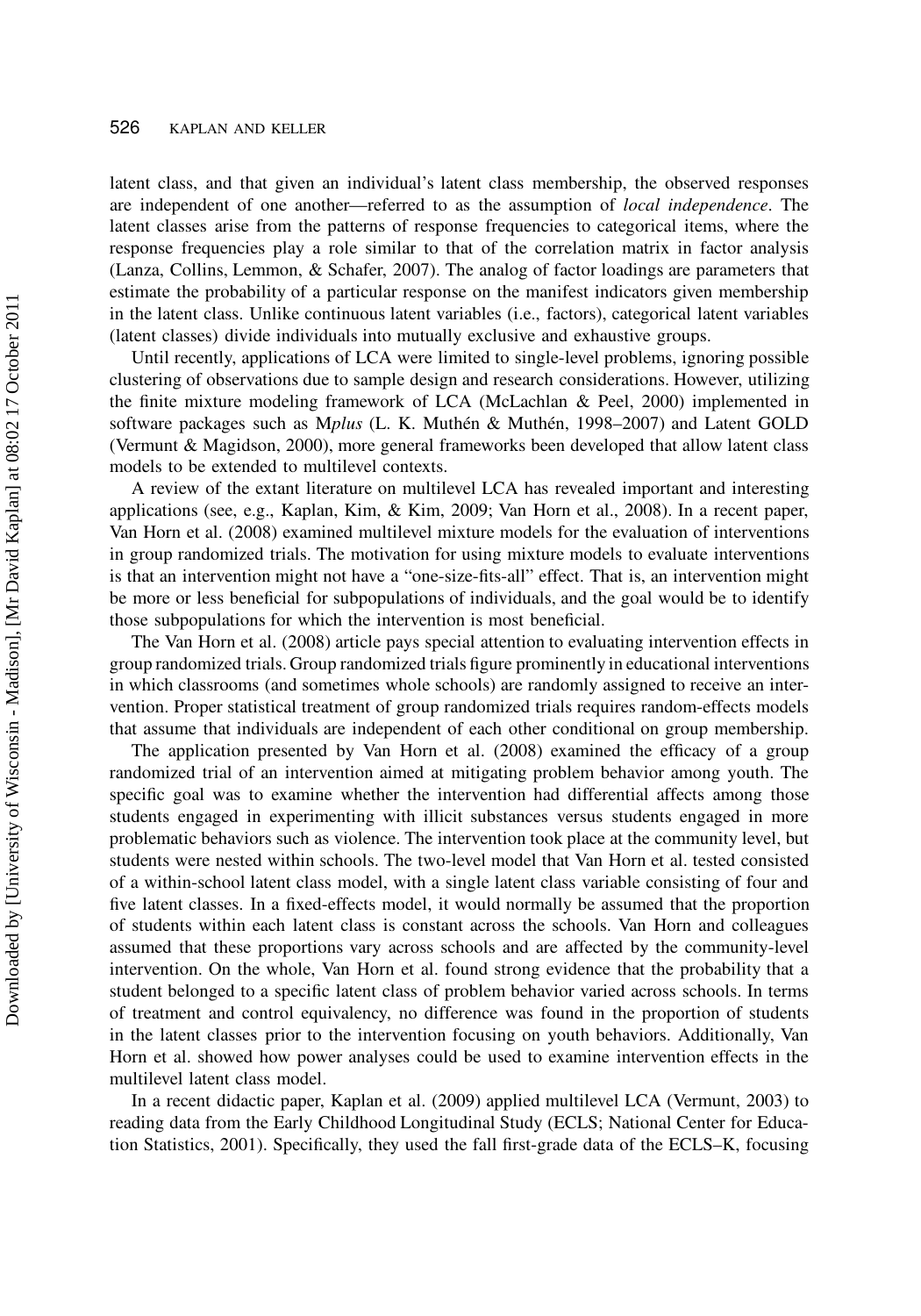on five reading subtests. Given the pattern of response probabilities, labels for the latent classes were generated. The Alphabet Knowledge (AK) class consisted of individuals with moderate or high probabilities of passing the letter recognition subtest and low probabilities of passing the rest of the subtests. The Phonemic Awareness (PA) class consisted of individuals with a very high probability of passing the letter recognition subtest, moderately high probabilities of passing the beginning and ending sounds subtests, and very low probabilities for the rest of the subtests. The Word Knowledge (WK) class consisted of very high probabilities of passing all of the subtests except the words in context subtest. In comparison to the conventional latent class model, which ignored clustering, the results showed virtually no difference in response probabilities or latent class proportions when taking into account clustering. However, a dramatic decrease in model selection measures (the Akaike's Information Criterion [AIC] and Bayesian Information Criterion [BIC]) was observed, suggesting that accounting for the multilevel structure of the data improved predictive accuracy.

A common practice when using multilevel modeling methods is to provide an assessment of the amount of variation in the outcomes of interest that lies among clusters. This assessment provides the analyst with a sense of the impact that clustering might have on the results. In considering the application of multilevel LCA to substantive problems in the social and behavioral sciences, it is also crucial to determine the impact of clustering. If the amount of variance that lies at the cluster level is substantively small, then perhaps not much is lost by modeling the disaggregated data under the assumption of independent observations. However, if the amount of between-cluster variance is large, then it might not be reasonable to consider the data as nonindependent, and explicit multilevel modeling must take place.

Although there have been many studies examining the impact of clustering in the multilevel regression modeling context (see, e.g., Goldstein, 2003; Mass & Hox, 2004), a review of the extant literature suggests that the effects of clustering have not been studied in the LCA setting. This article, therefore, adds to the methodological literature by examining the impact of clustering within the latent class modeling framework, with a unique focus on model selection and classification adequacy.

The organization of this article is as follows. Next we provide the specification of the multilevel latent class model. This is then followed by a discussion of the design of the simulation study. The results then follow. Finally, the article concludes with a summary and implications of our findings for the design and analysis of studies intended to utilize LCA.

# MULTILEVEL LATENT CLASS ANALYSIS

We assume that the reader is familiar with the specification of the conventional latent class model (e.g., Clogg, 1995). Our specification of the multilevel latent class model is in line with Vermunt (2003). To contextualize this problem, consider students as the individuals and schools as the clusters. To begin, let  $y_{ig}$  be the vector of responses for student i in school g, where  $i = 1, 2, \ldots, n_g; g = 1, 2, \ldots, G$ , and let s be a possible response pattern vector. Furthermore, let the response vector  $y_{ig}$  represent dichotomous proficiency scores on, say, a mathematics competency assessment. Let K be the number of indicators, where  $k = 1, 2, \ldots, K$ . A specific outcome level for indicator k is denoted as  $s_k$  and the total number of categories is  $S_k$ . For example, in the case of a dichotomous item k then  $S_k = 2$ . Further, let  $C_{ig}$  be a latent class vari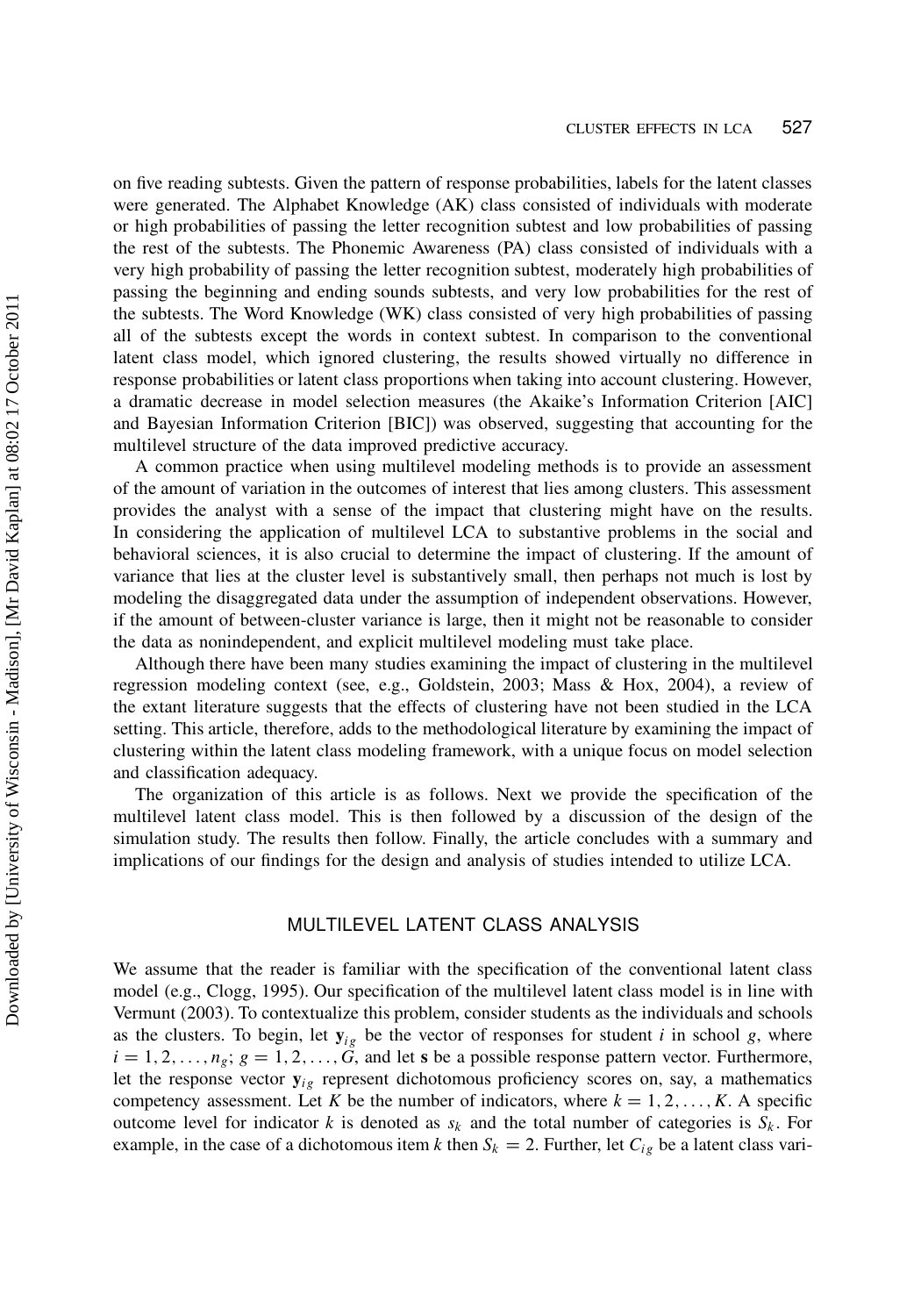able with specific latent class  $c, c = 1, 2, \ldots, M$ , where M is the total number of latent classes. Following Vermunt (2003), the multilevel latent class model can be written as follows. Let

$$
P(\mathbf{y}_{ig} = s) = \sum_{c=1}^{M} P(C_{ig} = c) P(\mathbf{y}_{ig} = s | C_{ig} = c)
$$
 (1)

$$
= \sum_{c=1}^{M} P(C_{ig} = c) \prod_{k=1}^{K} P(y_{igk} = s_k | C_{ig} = c).
$$
 (2)

We see that the probability of a particular response pattern on the mathematics competency assessment for student  $i$  in school  $g$  is conditional on membership in a specific latent class. These conditional probabilities in the second part of Equation 1 are used to name the categorical factor in a manner similar to the use of factor loading patterns in factor analysis. The weights given by  $P(C_{ig} = c)$  ensure that the probabilities sum to one.

As in conventional LCA, two model probabilities must be obtained. The first is the probability that the categorical latent variable  $C_{ig}$  takes on a particular value c.

$$
P(C_{ig} = c) = \frac{\exp(\gamma_{cg})}{\sum_{r=1}^{M} \exp(\gamma_{rg})},
$$
\n(3)

The second is the probability that the response pattern on the indicators  $y_{ijk}$  is observed at  $s_k$ written as

$$
P(y_{igk} = s_k | C_{ig} = c) = \frac{\exp(\beta_{s_k c g}^k)}{\sum_{u=1}^{S_k} \exp(\beta_{ucg}^k)}
$$
\n<sup>(4)</sup>

where  $\gamma_{cg}$  and  $\beta_{s_kcg}^k$  are logit parameters, with the restrictions that, say,  $\gamma_{1g} = \beta_{1cg}^k = 0$ .

Vermunt (2003) proposed two approaches to multilevel LCA based on including either parametric or nonparametric random effects in the multilevel latent class model. The two approaches differ conceptually in how the between-cluster heterogeneity is explained. The parametric approach assumes that cluster effects originate from a certain probability distribution, whereas the nonparametric approach assumes the existence of a discrete number of mixture components. We focus on the parametric approach because it allows for the calculation of intraclass correlations. Under the parametric approach the values of  $\gamma_{ce}$ , other than the one constrained for identification, are assumed to follow normal distributions such that  $\gamma_{cg} = \gamma_c + \tau_c \cdot u_g$ , where  $u_g$  is standard normal. In particular, for the three-class model, which is the focus of the simulation study in the next section, the random effects are

$$
\gamma_{1g} = 0
$$
  
\n
$$
\gamma_{2g} = \gamma_2 + \tau_2 \cdot u_g
$$
  
\n
$$
\gamma_{3g} = \gamma_3 + \tau_3 \cdot u_g.
$$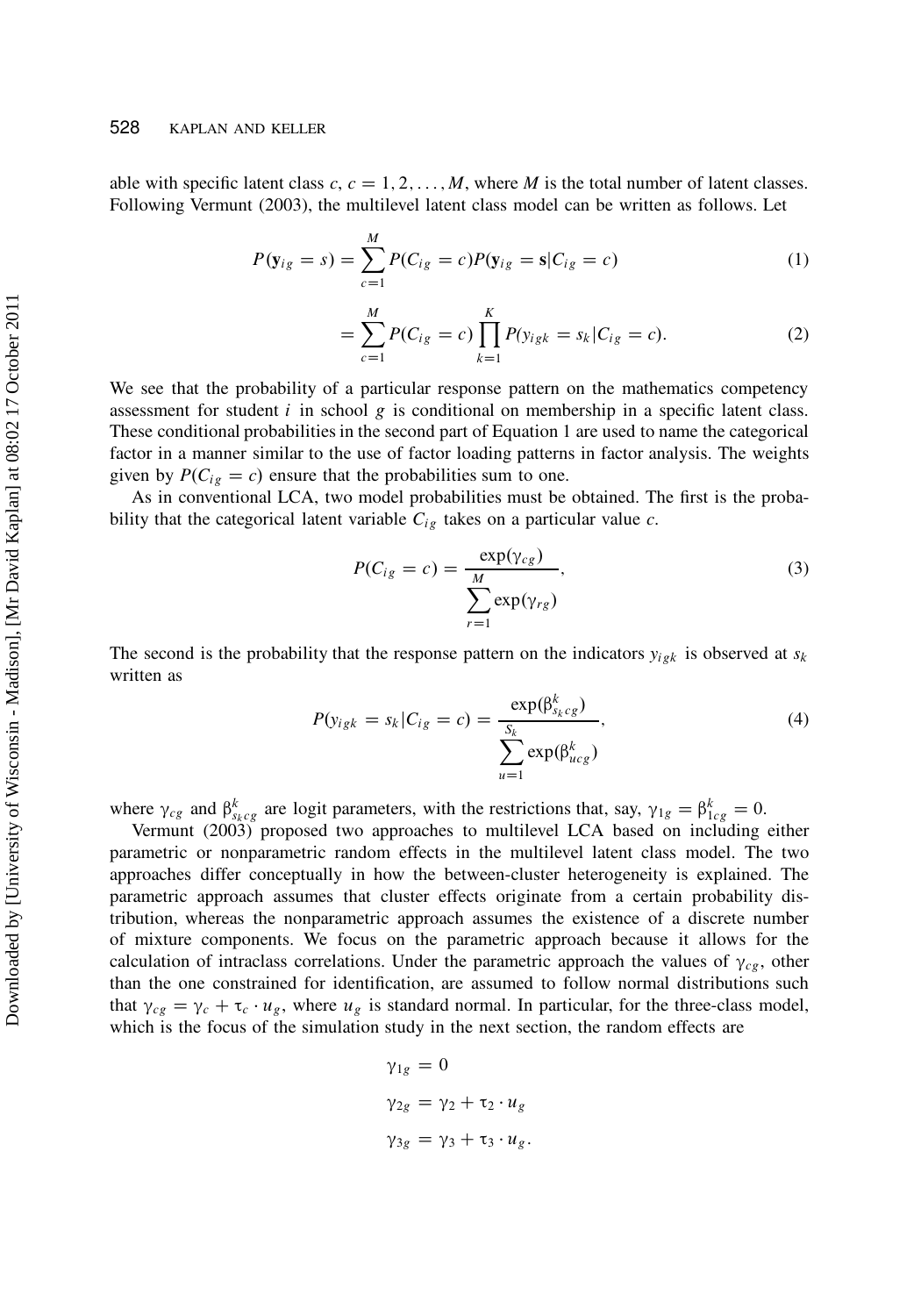#### The Intraclass Correlation

In conventional multilevel modeling for continuous variables, a logical first step is to assess amount of variance in Level 1 variables accounted for by cluster effects. The measure typically used for this assessment is the intraclass correlation coefficient (ICC). An analog of the intraclass correlation extended to the multinomial logistic model for random effects was given by Hedeker (2003) and can be written as

$$
\rho_{Ic} = \frac{\sigma_c^2}{\sigma_c^2 + \pi^2/3} \tag{5}
$$

:

where  $\sigma_c^2$  is the Level 2 variance. Equation 5 makes use of the fact that the Level 1 variance in the random effects logistic regression framework is  $\pi^2/3 \approx 3.29$ . For the three-class model it is possible to specify two independent intraclass correlations:

$$
ICC_1 = \frac{\tau_2^2}{\tau_2^2 + \pi^2/3} \quad \text{and} \quad ICC_2 = \frac{\tau_3^2}{\tau_3^2 + \pi^2/3}
$$

The focus of the simulation study is the manipulation of the size of the ICCs to alter the amount of total variance that lies between groups.

## Measures of Model Adequacy

In LCA, proceeding to name the latent classes presumes that the model adequately describes the data. Although there are many methods for assessing the adequacy of a latent class model, for simplicity, we focus on one measure of model selection and one measure of classification adequacy. In terms of model selection, we focus on the BIC, also referred to as Schwarz criterion (Schwarz, 1978). The BIC is a measure used for selecting among a set of competing models and has its origins in model selection based on the notion of Bayes factors (Kass & Raftery, 1995). It is, arguably, the most widely used method for model selection in the LCA context (Magidson & Vermunt, 2004). The BIC can be written in a general form as

$$
BIC = -2\ln L + q[\ln(n)],\tag{6}
$$

where ln L is the log-likelihood, q is the number of parameters in the model, and n represents the sample size. In terms of model comparison, the model with the lower BIC among a set of competing models is preferred from a posterior predictive point of view.

In terms of classification quality, we focus on the  $R_{entropy}^2$ , which starts with a general form related to the reduction of classification errors. Specifically, following Vermunt and Magidson (2000), the proportional reduction of classification errors can be written as

$$
R_c^2 = \frac{\text{Error}(C = c) - \text{Error}(C = c | \mathbf{y} = y)}{\text{Error}(C = c)}
$$
(7)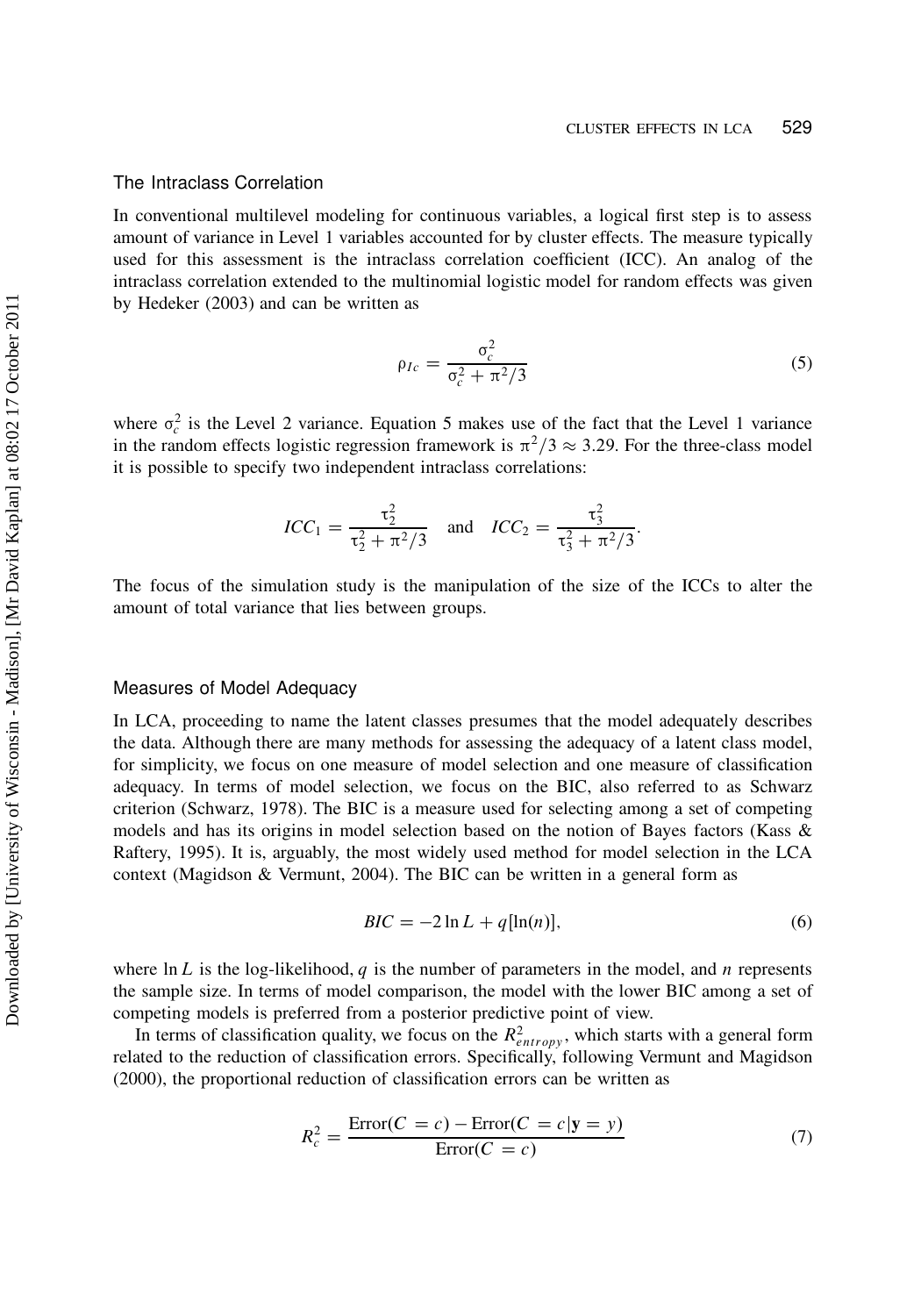where

$$
Error(C = c | \mathbf{y} = y) = \frac{\sum_{i=1}^{I} w_i \text{Error}(C_{ig} = c_{ig} | \mathbf{y}_{ig} = y_{ig})}{n}
$$
\n(8)

and where  $w_i$  are case weights that can be used when analyzing data arising from a complex sampling design, such as the design implemented for the ECLS–K. From here, a number of  $R<sup>2</sup>$  measures can be defined (Vermunt & Magidson, 2000). One measure of the proportional reduction in classification errors is based on the concept of entropy. Entropy, in the context of LCA, was developed by Ramaswamy, Desarbo, Reibstein, and Robinson (1993) as an overall measure of the degree of "fuzziness" in class membership. Values close to zero can occur when the posterior probabilities of class membership are equal, suggesting that the latent classes are not distinct. Higher values of entropy suggest clearer distinctions among the latent classes. An  $R_{entropy}^2$  measure is obtained by substituting  $Error(C_{ig} = c_{ig}|y_{ig} = y_{ig})$  in Equation 8 with

$$
\text{Error}(C_{ig} = c_{ig}|\mathbf{y}_{ig} = y_{ig}) = \sum_{x=1}^{K} -\hat{P}(C_{ig} = c_{ig}|\mathbf{y}_{ig} = y_{ig})
$$
  
 
$$
\times \log \hat{P}(C_{ig} = c_{ig}|\mathbf{y}_{ig} = y_{ig}).
$$
 (9)

## SIMULATION STUDY METHODS

A simulation study was conducted to determine the effects of ignoring clustering on commonly used measures of model adequacy in a three-class LCA. The experimental conditions included varying the size of the intraclass correlations, the within- and between-cluster sample sizes, and latent class sizes.

#### Intraclass Correlations

Under the specification of the three-class model it is only possible to specify two independent values of the intraclass correlation. Both of these intraclass correlations were simulated at five levels: 0.0, 0.1, 0.2, 0.3, and 0.4.

#### Within- and Between-Cluster Size

The following within- and between-cluster sample sizes were constructed to yield a total sample size of 1,200: 15 W/80 B, 20 W/60 B, 30 W/40 B, and 80 W/15 B, 60 W/20 B, 40 W/30 B. Note that we do not alter the total sample size. Although manipulating the total sample size might be of some interest, researchers often need to make decisions about how to gather data in the most efficient way when, for example, more groups might be examined at the cost of less cases per group or vice versa. To study the effect of this trade-off we chose to focus on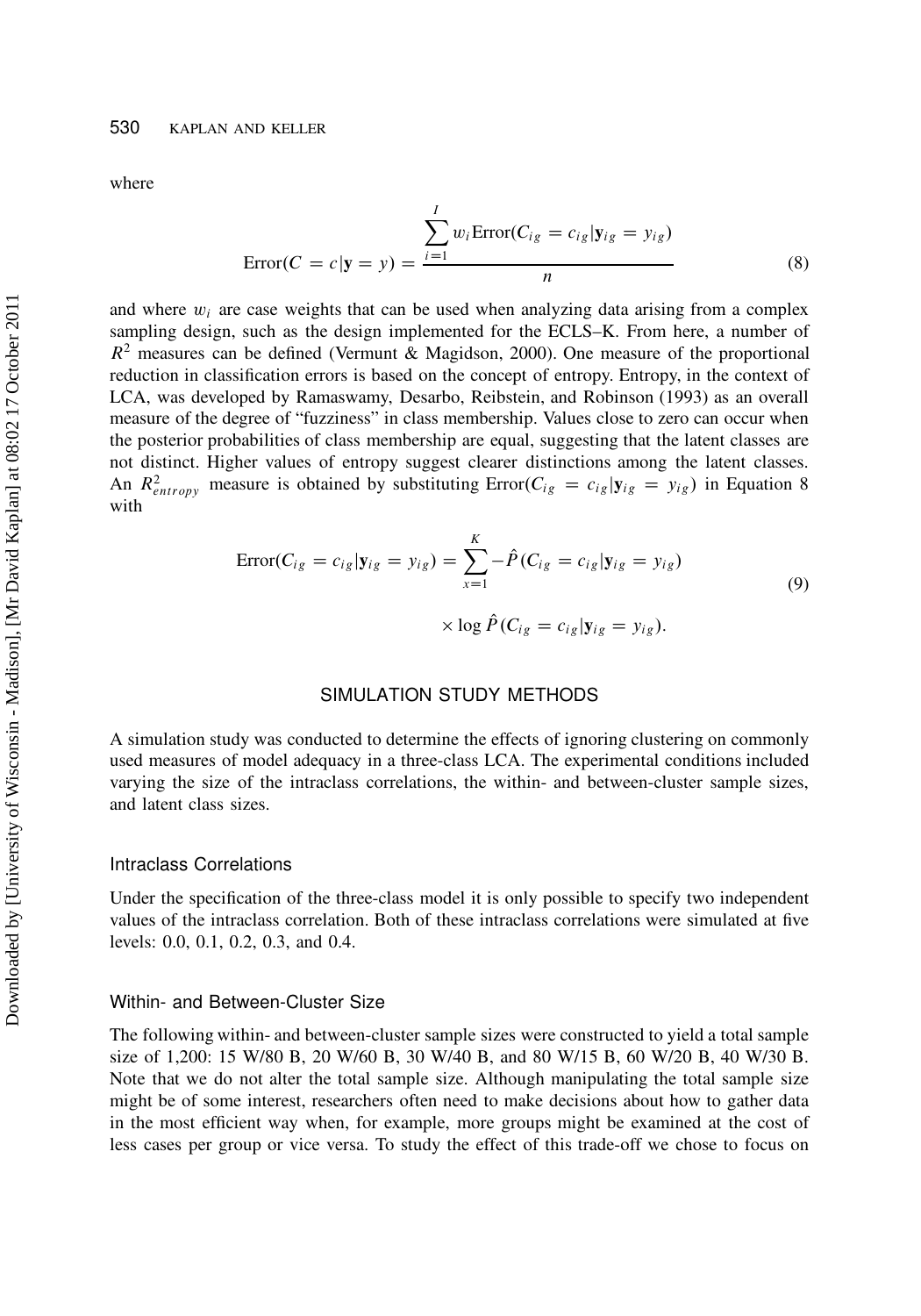examining the effects of altering the between- versus within-cluster sizes holding a reasonably large overall sample size.

## Latent Class Proportions

To investigate the role of class proportions, three conditions were simulated: one in which class proportions were homogenous (.33, .33, .33) and the other two in which class proportions were heterogeneous (.7, .2, .1) and (.2, .7, .1).

## Latent Class Structure

Six dichotomous items  $(0 = negative response, 1 = positive response)$  were simulated for each experimental condition. The class-specific positive response probabilities for the six items were set to  $(0.8, 0.8, 0.8, 0.8, 0.8, 0.8), (0.8, 0.8, 0.8, 0.2, 0.2, 0.2),$  and  $(0.2, 0.2, 0.2, 0.2, 0.2, 0.2, 0.2)$ 0.2) for latent Classes 1, 2, and 3, respectively, to create classes with a moderate degree of separation. The probability of a positive response on any of the six items, given membership in latent Class 1 is 0.8, given membership in latent Class 2 is 0.8 for the first three items and 0.2 for the last three items, and given membership in latent Class 3 is 0.2.

Our choices of experimental conditions follow closely that of Lukočiene and Vermunt (2010) and provide a reasonable degree of class separation, as measured by the  $R_{entropy}^2$ . The average  $R_{entropy}^2$  value of the population-generating models across all experimental conditions is about 0.68  $(SD = 0.04)$ . As expected from Lukočiene & Vermunt, the amount of separation is neither too high nor too low and is arguably representative of the class separation found in most empirical studies. Tables of population values are available on request.

Each of the four factors (the two intraclass correlations, the set of within- and betweencluster sample size conditions, and the latent class proportions) were fully crossed to yield a total of 450 unique experimental conditions. The MCstudy routine in Latent GOLD (Vermunt & Magidson, 2000) was used to conduct the simulation study and all analyses utilized maximum likelihood under a combination of the Expectation Maximization (EM) algorithm and the Newton–Raphson algorithm.

The steps of the simulation study were as follows: First, for each cell of the design, 100 replications of  $N = 1,200$  cases were generated according to the specific correct population model.<sup>1</sup> Second, the data were analyzed with the correct model and summary statistics were recorded—in particular the average BIC and average  $R_{entropy}^2$  over the 100 replications for each cell. These average values for the true model constitute the comparison base for the misspecified models. Third, the data were analyzed ignoring clustering and the average BIC and average  $R_{entropy}^2$  for the misspecified model were calculated. Relative to the populationgenerating model, the misspecified model was created by removing the continuous grouplevel factor from the population-generating model. This resulted in the elimination of the two parameters that determine intraclass correlations. Again, the outcomes of interest in this study are the percentage under or overestimation in the BIC and  $R_{entropy}^2$  from the model that ignores

<sup>1</sup>Preliminary analyses using larger numbers of replications did not reveal substantial differences when compared to 100 replications.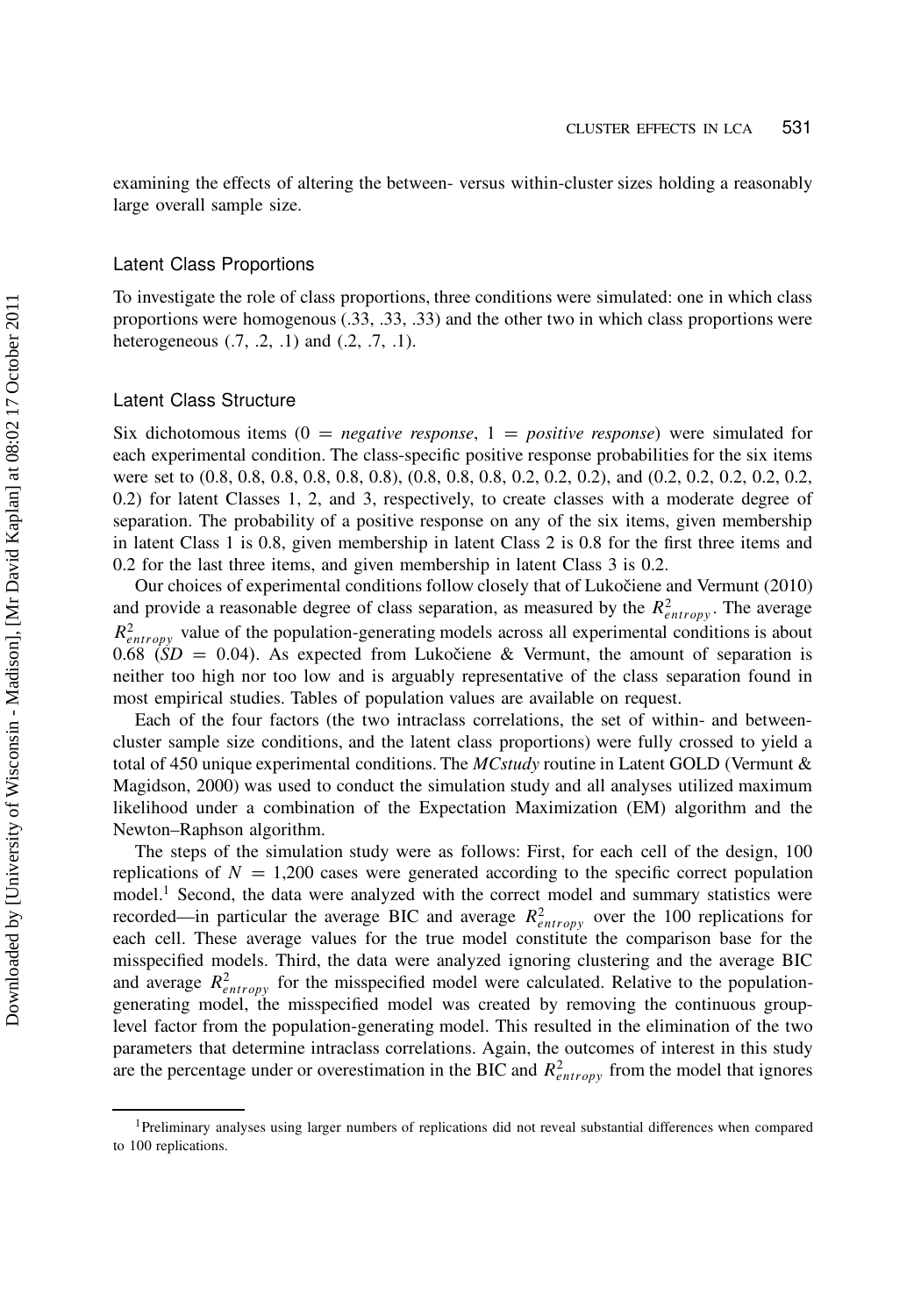|                  |     |           |     |     | ICC <sub>2</sub> |     | ICC <sub>2</sub> |           |           |     |           |       |     |           |     |     |  |  |
|------------------|-----|-----------|-----|-----|------------------|-----|------------------|-----------|-----------|-----|-----------|-------|-----|-----------|-----|-----|--|--|
|                  |     | 0.0       | 0.1 | 0.2 | 0.3              | 0.4 | 0.0              | 0.1       | 0.2       | 0.3 | 0.4       | 0.0   | 0.1 | 0.2       | 0.3 | 0.4 |  |  |
|                  |     | 15 W/80 B |     |     |                  |     |                  |           | 20 W/60 B |     | 30 W/40 B |       |     |           |     |     |  |  |
|                  | 0.0 | $-13$     | 35  | 103 | 163              | 238 | $-13$            | 43        | 114       | 188 | 254       | $-13$ | 59  | 136       | 215 | 292 |  |  |
| ICC <sub>1</sub> | 0.1 | 51        | 177 | 232 | 270              | 325 | 68               | 185       | 255       | 295 | 348       | 76    | 222 | 278       | 339 | 388 |  |  |
|                  | 0.2 | 142       | 242 | 298 | 328              | 356 | 160              | 275       | 313       | 351 | 389       | 177   | 297 | 355       | 396 | 438 |  |  |
|                  | 0.3 | 229       | 330 | 334 | 357              | 385 | 252              | 353       | 365       | 389 | 406       | 275   | 375 | 396       | 425 | 449 |  |  |
|                  | 0.4 | 315       | 378 | 397 | 399              | 405 | 344              | 406       | 429       | 433 | 448       | 369   | 431 | 458       | 482 | 449 |  |  |
|                  |     | 40 W/30 B |     |     |                  |     |                  | 60 W/20 B |           |     |           |       |     | 80 W/15 B |     |     |  |  |
|                  | 0.0 | $-13$     | 58  | 142 | 227              | 298 | $-13$            | 79        | 152       | 247 | 338       | $-13$ | 76  | 160       | 248 | 345 |  |  |
|                  | 0.1 | 90        | 224 | 284 | 350              | 406 | 96               | 234       | 312       | 354 | 431       | 104   | 239 | 320       | 354 | 420 |  |  |
| ICC <sub>1</sub> | 0.2 | 186       | 313 | 362 | 392              | 446 | 207              | 325       | 362       | 406 | 443       | 216   | 322 | 383       | 401 | 459 |  |  |
|                  | 0.3 | 301       | 389 | 431 | 432              | 473 | 306              | 425       | 435       | 449 | 492       | 320   | 418 | 451       | 480 | 470 |  |  |
|                  | 0.4 | 383       | 461 | 465 | 477              | 496 | 400              | 469       | 491       | 500 | 506       | 423   | 484 | 491       | 500 | 504 |  |  |

TABLE 1 Difference in Bayesian Information Criterion: Class Proportions (.33, .33, .33)

*Note.* ICC = intraclass correlation coefficient; W = within-cluster; B = between-cluster.

clustering compared to the population-generating model. For the BIC, we provide the absolute difference in the population and misspecified quantities because common practice uses the differences in BIC across models as a means of model choice.<sup>2</sup>

#### Results of Simulation Study

Tables 1, 2, and 3 show that the absolute difference in BIC between the true model and misspecified model is mostly related to the size of the ICC. It should be noted that although the differences in BIC are quite large in practical terms, when examined as a percentage of the population value, the bias is not very large, never exceeding 10%. The tables of percentage bias in BIC are available on request.

In addition to sensitivity of the BIC in terms of the size of the ICCs, we also observe differences due to cluster size. In particular, absolute differences in the BIC are noticeably larger in cases of small between-cluster size regardless of the size of the ICCs. For example, in Table 1, for the 15 W/80 B and .4/.4 ICC conditions, we find that the absolute difference in the BIC is 405, compared to 504 in the 80 W/15 B condition. This pattern holds across all ICC, cluster size, and class proportion conditions of the study.

Tables 4, 5, and 6 show that the  $R_{entropy}^2$  is consistently underestimated when ignoring the multilevel structure of the data and the underestimation worsens with increasing size of the ICC. Because higher values of the  $R_{entropy}^2$  imply better prediction of class membership, this result suggests that ignoring multilevel structure in the latent class model worsens the prediction of latent class membership. However, the degradation in prediction of latent class

<sup>&</sup>lt;sup>2</sup>Percentage bias is defined as the percentage under- or overestimation of the measure for the misspecifed model relative to the population model and is calculated as  $100 \times$  (misspecified model – population model)/(population model).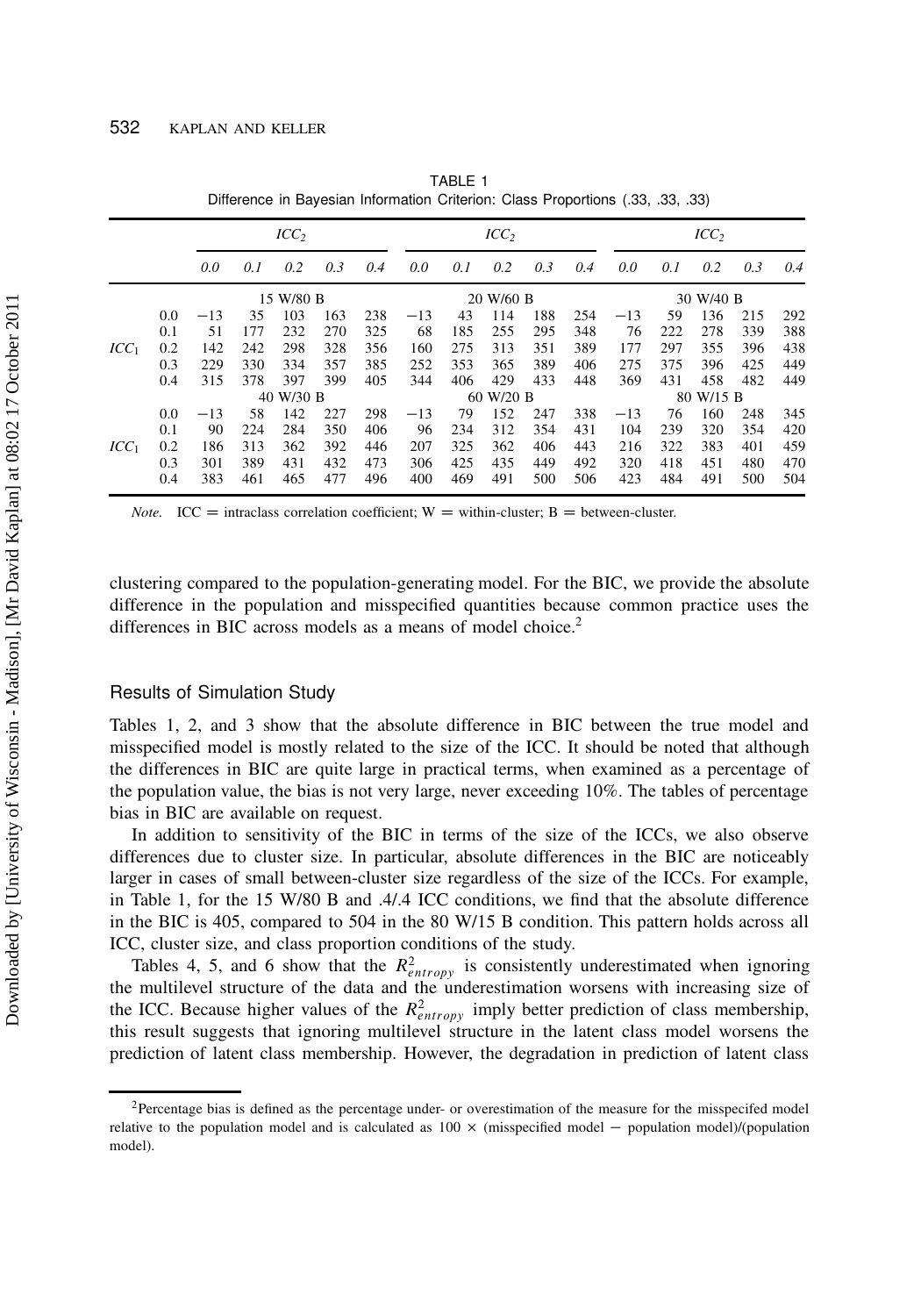|         |     |           |          | ICC <sub>2</sub> |     |     |       |           | ICC <sub>2</sub> |     | ICC <sub>2</sub> |       |     |           |     |     |  |  |
|---------|-----|-----------|----------|------------------|-----|-----|-------|-----------|------------------|-----|------------------|-------|-----|-----------|-----|-----|--|--|
|         |     | 0.0       | 0.1      | 0.2              | 0.3 | 0.4 | 0.0   | 0.1       | 0.2              | 0.3 | 0.4              | 0.0   | 0.1 | 0.2       | 0.3 | 0.4 |  |  |
|         |     | 15 W/80 B |          |                  |     |     |       |           | 20 W/60 B        |     | 30 W/40 B        |       |     |           |     |     |  |  |
|         | 0.0 | $-13$     | $\Omega$ | 24               | 65  | 106 | $-13$ | 2         | 35               | 68  | 126              | $-13$ | 7   | 45        | 85  | 129 |  |  |
| $ICC_1$ | 0.1 | 28        | 70       | 99               | 118 | 155 | 38    | 66        | 107              | 137 | 160              | 42    | 81  | 120       | 145 | 178 |  |  |
|         | 0.2 | 89        | 115      | 135              | 156 | 183 | 101   | 133       | 137              | 167 | 191              | 120   | 138 | 166       | 186 | 194 |  |  |
|         | 0.3 | 150       | 161      | 176              | 201 | 206 | 169   | 179       | 197              | 212 | 213              | 189   | 212 | 203       | 235 | 234 |  |  |
|         | 0.4 | 200       | 206      | 212              | 221 | 224 | 222   | 213       | 236              | 235 | 239              | 251   | 230 | 239       | 248 | 235 |  |  |
|         |     | 40 W/30 B |          |                  |     |     |       | 60 W/20 B |                  |     |                  |       |     | 80 W/15 B |     |     |  |  |
|         | 0.0 | $-13$     | 11       | 48               | 98  | 145 | $-14$ | 13        | 59               | 101 | 171              | $-13$ | 18  | 63        | 115 | 160 |  |  |
|         | 0.1 | 52        | 96       | 128              | 167 | 201 | 57    | 105       | 132              | 156 | 208              | 65    | 95  | 130       | 183 | 207 |  |  |
| $ICC_1$ | 0.2 | 130       | 153      | 174              | 195 | 215 | 134   | 159       | 197              | 202 | 221              | 141   | 154 | 172       | 195 | 233 |  |  |
|         | 0.3 | 189       | 208      | 208              | 230 | 232 | 221   | 228       | 239              | 249 | 256              | 206   | 186 | 226       | 237 | 225 |  |  |
|         | 0.4 | 265       | 226      | 255              | 266 | 270 | 265   | 284       | 269              | 259 | 267              | 265   | 258 | 271       | 258 | 254 |  |  |

TABLE 2 Difference in Bayesian Information Criterion: Class Proportions (.70, .20, .10)

*Note.* ICC = intraclass correlation coefficient; W = within-cluster; B = between-cluster.

membership is partly a function of the size of the ICCs relative to the latent class membership proportion. Unlike the findings for the BIC, bias in  $R_{entropy}^2$  does not appear to be a function of the cluster size conditions.

In each cluster size condition and across each latent class size distribution, the lowest and highest biases were observed in the  $ICC_1 = ICC_2 = 0.0$  and  $ICC_1 = ICC_2 = 0.4$  cases, respectively. Interestingly, the biases are not symmetric with respect to ICCs. That is, for a fixed class size and fixed cluster sizes, the condition in which  $(ICC_1, ICC_2) = (0.0, 0.4)$ 

|         |           |       |     |           |     | ICC <sub>2</sub> |       | ICC <sub>2</sub> |           |     |           |       |     |     |     |     |
|---------|-----------|-------|-----|-----------|-----|------------------|-------|------------------|-----------|-----|-----------|-------|-----|-----|-----|-----|
|         |           | 0.0   | 0.1 | 0.2       | 0.3 | 0.4              | 0.0   | 0.1              | 0.2       | 0.3 | 0.4       | 0.0   | 0.1 | 0.2 | 0.3 | 0.4 |
|         | 15 W/80 B |       |     |           |     |                  |       |                  | 20 W/60 B |     | 30 W/40 B |       |     |     |     |     |
|         | 0.0       | $-13$ | 11  | 54        | 91  | 141              | $-13$ | 18               | 68        | 110 | 154       | $-13$ | 26  | 72  | 124 | 167 |
| $ICC_1$ | 0.1       | 4     | 55  | 83        | 127 | 156              | 7     | 58               | 94        | 131 | 165       | 11    | 69  | 108 | 143 | 177 |
|         | 0.2       | 39    | 77  | 116       | 129 | 158              | 48    | 83               | 126       | 135 | 190       | 58    | 96  | 134 | 151 | 193 |
|         | 0.3       | 77    | 99  | 110       | 148 | 163              | 91    | 110              | 124       | 155 | 179       | 111   | 127 | 154 | 173 | 193 |
|         | 0.4       | 118   | 131 | 162       | 161 | 184              | 139   | 145              | 166       | 181 | 210       | 151   | 164 | 192 | 184 | 220 |
|         |           |       |     | 40 W/30 B |     |                  |       | 80 W/15 B        |           |     |           |       |     |     |     |     |
|         | 0.0       | $-13$ | 29  | 82        | 141 | 197              | $-13$ | 31               | 80        | 149 | 201       | $-13$ | 42  | 101 | 153 | 211 |
|         | 0.1       | 20    | 68  | 124       | 155 | 193              | 19    | 80               | 132       | 177 | 210       | 23    | 84  | 124 | 160 | 198 |
| $ICC_1$ | 0.2       | 63    | 101 | 143       | 165 | 188              | 72    | 121              | 137       | 160 | 219       | 76    | 125 | 144 | 163 | 230 |
|         | 0.3       | 119   | 146 | 146       | 166 | 204              | 112   | 154              | 161       | 188 | 202       | 126   | 156 | 166 | 194 | 215 |
|         | 0.4       | 168   | 156 | 208       | 212 | 223              | 171   | 183              | 205       | 220 | 225       | 196   | 169 | 220 | 193 | 255 |

TABLE 3 Difference in Bayesian Information Criterion: Class Proportions (.20, .70, .10)

*Note.* ICC = intraclass correlation coefficient; W = within-cluster; B = between-cluster.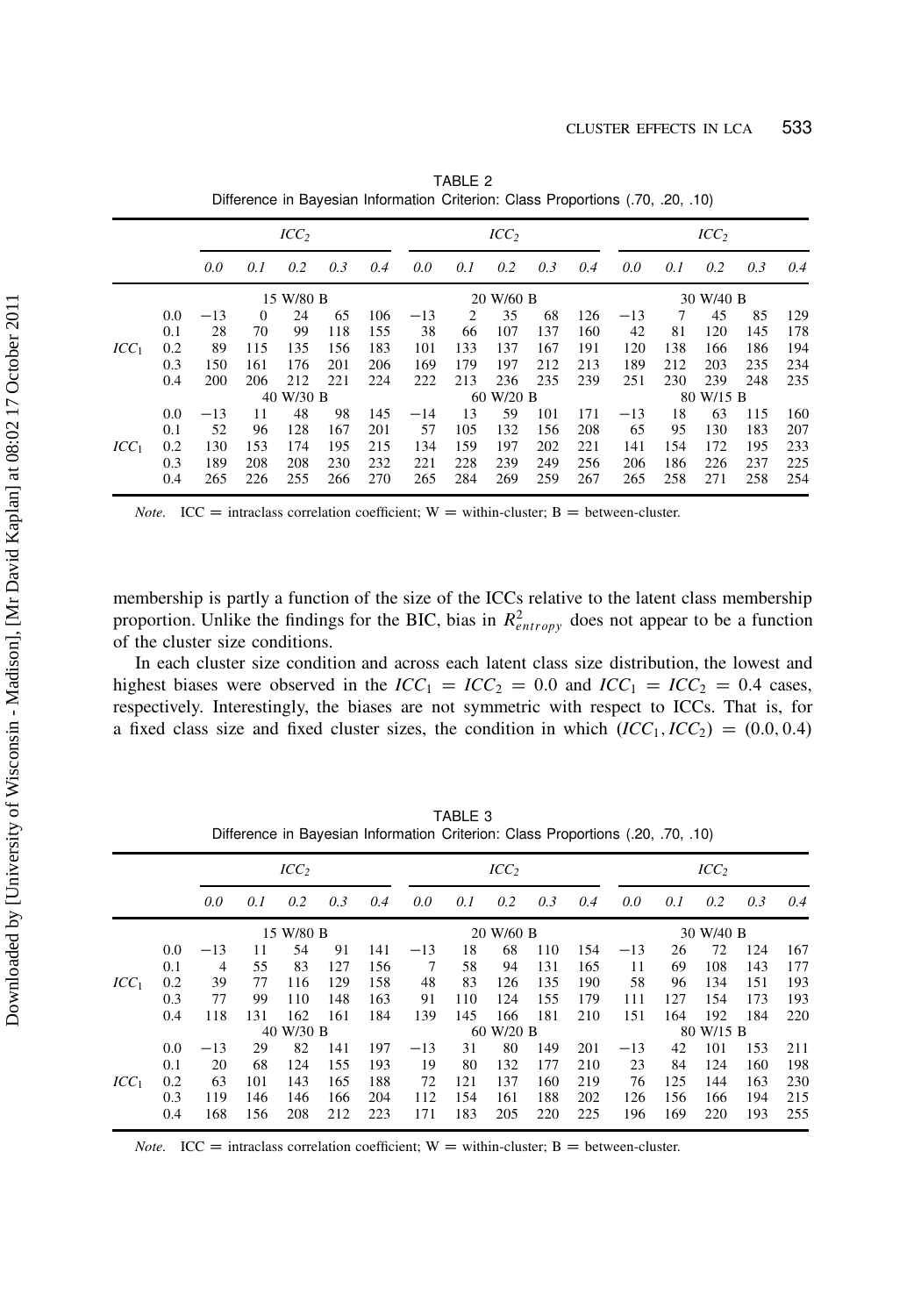|         |     |           |       | ICC <sub>2</sub> |                                                                                           |       | ICC <sub>2</sub> |                              | ICC <sub>2</sub>       |                  |           |                |                                                            |                  |                       |       |  |
|---------|-----|-----------|-------|------------------|-------------------------------------------------------------------------------------------|-------|------------------|------------------------------|------------------------|------------------|-----------|----------------|------------------------------------------------------------|------------------|-----------------------|-------|--|
|         |     | 0.0       | 0.1   | 0.2              | 0.3                                                                                       | 0.4   | 0.0              | 0.1                          |                        | $0.2 \quad 0.3$  | 0.4       | 0.0            | 0.1                                                        | 0.2              | 0.3                   | 0.4   |  |
|         |     | 15 W/80 B |       |                  |                                                                                           |       |                  |                              | 20 W/60 B              |                  | 30 W/40 B |                |                                                            |                  |                       |       |  |
|         | 0.0 | $\Omega$  | $-3$  |                  | $-6$ $-9$ $-12$                                                                           |       | $\Omega$         | $-3$                         |                        | $-6$ $-10$ $-13$ |           | $\overline{0}$ |                                                            |                  | $-4$ $-7$ $-10$ $-13$ |       |  |
|         | 0.1 | $-2$      | -6    |                  | $-9$ $-10$                                                                                | $-13$ | $-2$             | $-6$                         | $-9$ $-11$             |                  | $-14$     | $-2$           |                                                            |                  | $-7$ $-10$ $-12$      | $-14$ |  |
| $ICC_1$ | 0.2 | $-4$      |       | $-8$ $-10$ $-12$ |                                                                                           | $-13$ | $-5$             |                              | $-9$ $-10$ $-12$ $-14$ |                  |           | $-5$           |                                                            |                  | $-9$ $-11$ $-13$      | $-15$ |  |
|         | 0.3 | $-7$      | $-10$ | $-11$            | $-12$                                                                                     | $-14$ |                  | $-7$ $-11$                   |                        | $-11 - 13$       | $-14$     |                | $-8$ $-10$                                                 |                  | $-12 -13$             | $-15$ |  |
|         | 0.4 | $-9$      |       |                  | $-11$ $-13$ $-13$ $-14$                                                                   |       |                  |                              |                        |                  |           |                | $-9$ $-11$ $-13$ $-14$ $-14$ $-10$ $-12$ $-13$ $-14$ $-14$ |                  |                       |       |  |
|         |     |           |       | 40 W/30 B        |                                                                                           |       | 60 W/20 B        |                              |                        |                  |           |                | 80 W/15 B                                                  |                  |                       |       |  |
|         | 0.0 | $\Omega$  | $-4$  |                  | $-7$ $-11$ $-14$                                                                          |       | $\Omega$         |                              | $-4$ $-8$ $-12$ $-15$  |                  |           | $\overline{0}$ | $-5$                                                       |                  | $-8$ $-11$ $-15$      |       |  |
|         | 0.1 | $-3$      | $-7$  | $-10$            | $-12$                                                                                     | $-15$ | $-3$             |                              | $-7$ $-10$ $-12$ $-15$ |                  |           | $-3$           |                                                            | $-8$ $-10$ $-12$ |                       | $-15$ |  |
| $ICC_1$ | 0.2 | $-5$      |       | $-9$ $-11$ $-13$ |                                                                                           | $-14$ | $-6$             |                              | $-9$ $-11$ $-13$ $-14$ |                  |           | $-6$           |                                                            | $-9$ $-11$       | $-12$                 | $-14$ |  |
|         | 0.3 | $-8$      |       |                  | $-11$ $-12$ $-13$ $-15$                                                                   |       |                  | $-8$ $-11$ $-12$ $-13$ $-15$ |                        |                  |           | $-9$           | $-11$                                                      |                  | $-12$ $-14$ $-15$     |       |  |
|         | 0.4 |           |       |                  | $-10$ $-12$ $-13$ $-14$ $-15$ $-10$ $-12$ $-13$ $-14$ $-15$ $-10$ $-13$ $-13$ $-14$ $-15$ |       |                  |                              |                        |                  |           |                |                                                            |                  |                       |       |  |

TABLE 4 Percentage Bias in Entropy-R<sup>2</sup> ; Class Proportions (.33, .33, .33)

*Note.* ICC = intraclass correlation coefficient; W = within-cluster; B = between-cluster.

does not necessarily display the same percentage bias in BIC or  $R_{entropy}^2$  as the condition in which  $(ICC_1, ICC_2) = (0.4, 0.0)$ . These conditions differ in bias by as much as 5% in  $R_{entropy}^2$  and more than 1.5% (or an absolute difference of 122) in BIC. Moreover, these asymmetries manifest themselves systematically in different magnitudes across the three latent class size conditions, suggesting an interaction between latent class proportions and ICCs. Further research is necessary to determine the effect of latent class proportions and response probability distribution on measures of model and predictive adequacy.

| ICC <sub>2</sub>              |  |  |  |  |  |
|-------------------------------|--|--|--|--|--|
| 0.4                           |  |  |  |  |  |
| 30 W/40 B                     |  |  |  |  |  |
| $-8$ $-11$                    |  |  |  |  |  |
| $-8$ $-11$                    |  |  |  |  |  |
| $-11$                         |  |  |  |  |  |
| $-9$ $-11$                    |  |  |  |  |  |
| $-10$ $-10$ $-10$ $-10$ $-11$ |  |  |  |  |  |
| 80 W/15 B                     |  |  |  |  |  |
| $-9$ $-13$                    |  |  |  |  |  |
| $-8$ $-12$                    |  |  |  |  |  |
| $-11$                         |  |  |  |  |  |
| $-9$ $-10$                    |  |  |  |  |  |
| $-11$ $-10$ $-10$ $-10$ $-10$ |  |  |  |  |  |
|                               |  |  |  |  |  |

TABLE 5 Percentage Bias in Entropy-R<sup>2</sup> ; Class Proportions (.70, .20, .10)

*Note.* ICC = intraclass correlation coefficient; W = within-cluster; B = between-cluster.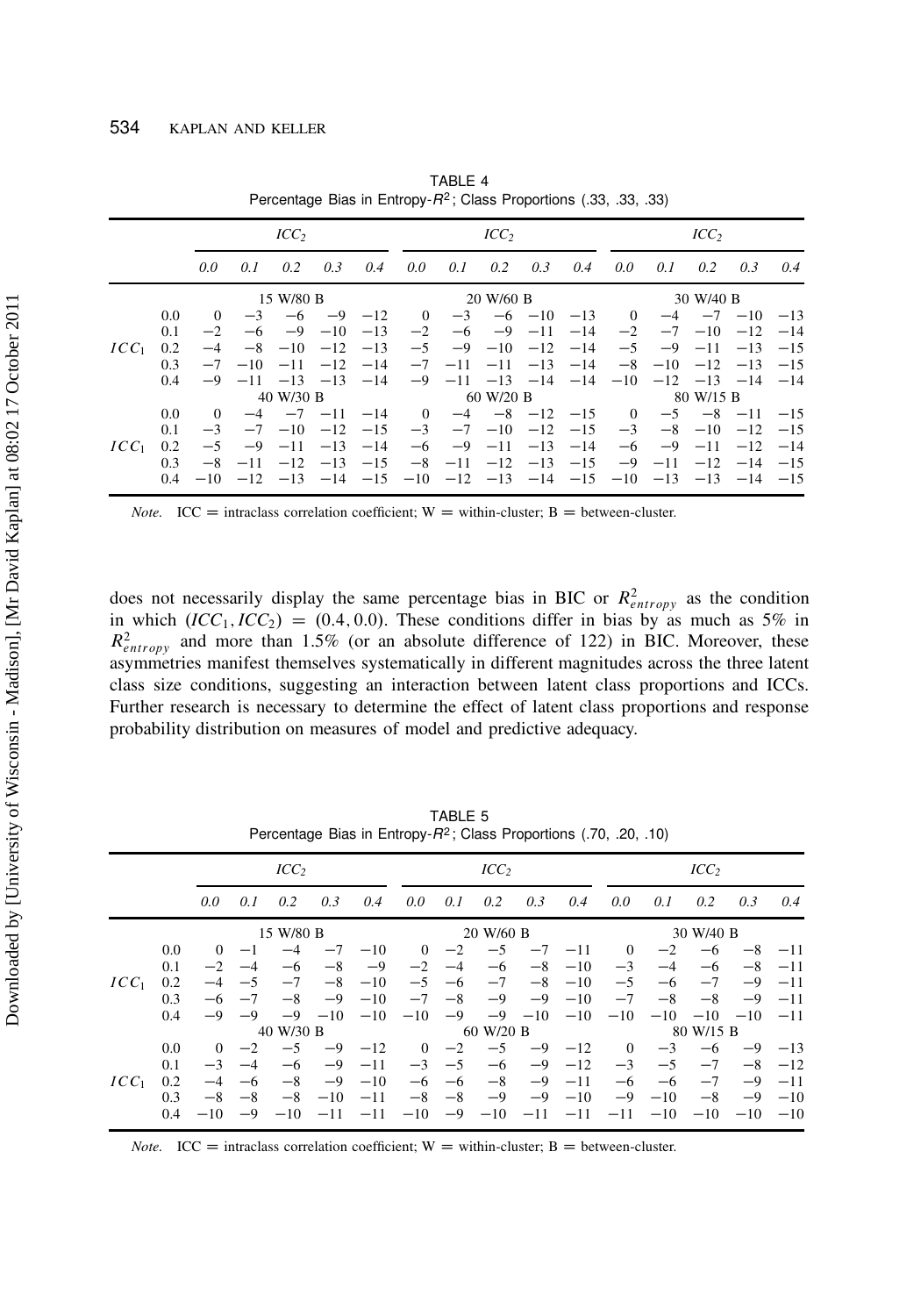|         |               |           |      | ICC <sub>2</sub> |                         |       |                |                                                                                           | ICC <sub>2</sub>        |  | ICC <sub>2</sub> |      |                                                |                        |                  |     |
|---------|---------------|-----------|------|------------------|-------------------------|-------|----------------|-------------------------------------------------------------------------------------------|-------------------------|--|------------------|------|------------------------------------------------|------------------------|------------------|-----|
|         |               | 0.0       | 0.1  | 0.2              | 0.3                     | 0.4   | 0.0            | 0.1                                                                                       | $0.2 \quad 0.3$         |  | 0.4              | 0.0  | 0.1                                            | 0.2                    | 0.3              | 0.4 |
|         |               | 15 W/80 B |      |                  |                         |       |                |                                                                                           | 20 W/60 B               |  | 30 W/40 B        |      |                                                |                        |                  |     |
|         | $0.0^{\circ}$ | $\Omega$  |      |                  | $-3$ $-8$ $-11$ $-14$   |       | $\overline{0}$ |                                                                                           | $-4$ $-8$ $-11$ $-15$ 0 |  |                  |      | $-5$                                           |                        | $-9$ $-12$ $-16$ |     |
|         | 0.1           | $-1$      | $-6$ |                  | $-9$ $-11$              | $-14$ | $-2$           |                                                                                           | $-6$ $-9$ $-12$ $-15$   |  |                  |      | $-2$ $-6$ $-10$ $-13$ $-17$                    |                        |                  |     |
| $ICC_1$ | 0.2           | $-5$      |      |                  | $-7$ $-10$ $-11$        | $-14$ | $-5$           |                                                                                           | $-8$ $-10$ $-12$ $-15$  |  |                  |      | $-5$ $-8$ $-11$ $-13$ $-15$                    |                        |                  |     |
|         | 0.3           | $-7$      |      |                  | $-9$ $-11$ $-13$ $-15$  |       |                | $-7$ $-9$ $-11$ $-13$ $-15$                                                               |                         |  |                  |      | $-8$ $-10$ $-12$ $-14$ $-16$                   |                        |                  |     |
|         | $0.4^{\circ}$ | $-10^{-}$ |      |                  |                         |       |                | $-11$ $-13$ $-14$ $-15$ $-11$ $-12$ $-14$ $-14$ $-16$ $-11$ $-13$ $-13$ $-14$ $-15$       |                         |  |                  |      |                                                |                        |                  |     |
|         |               | 40 W/30 B |      |                  |                         |       |                | 60 W/20 B                                                                                 | 80 W/15 B               |  |                  |      |                                                |                        |                  |     |
|         | $0.0^{\circ}$ | $\Omega$  | $-5$ |                  | $-8$ $-13$ $-17$        |       | $\overline{0}$ |                                                                                           |                         |  |                  |      | $-4$ $-9$ $-13$ $-16$ 0 $-5$ $-10$ $-15$ $-17$ |                        |                  |     |
|         | 0.1           | $-3$      | $-7$ |                  | $-9$ $-13$              | $-17$ |                | $-3$ $-8$ $-9$ $-13$ $-17$                                                                |                         |  |                  | $-3$ |                                                | $-8$ $-11$ $-13$ $-16$ |                  |     |
| $ICC_1$ | 0.2           | $-6$      | $-9$ |                  | $-11$ $-13$ $-16$       |       | $-6$           |                                                                                           | $-9$ $-11$ $-13$ $-16$  |  |                  | $-6$ | $-9$ $-11$ $-14$ $-15$                         |                        |                  |     |
|         | 0.3           | $-9$      |      |                  | $-12$ $-11$ $-15$ $-15$ |       |                | $-9$ $-12$ $-12$ $-14$ $-15$ $-10$ $-12$ $-12$ $-13$ $-15$                                |                         |  |                  |      |                                                |                        |                  |     |
|         | $0.4^{\circ}$ |           |      |                  |                         |       |                | $-12$ $-13$ $-14$ $-15$ $-16$ $-11$ $-14$ $-14$ $-14$ $-16$ $-13$ $-14$ $-15$ $-15$ $-16$ |                         |  |                  |      |                                                |                        |                  |     |

TABLE 6 Percentage Bias in Entropy-R2; Class Proportions (.20, .70, .10)

 $\text{ICC} = \text{intractass correlation coefficient}; W = \text{within-cluster}; B = \text{between-cluster}.$ 

## **CONCLUSIONS**

The results of a simulation study on the problem of cluster effects in the latent class model were presented. The findings demonstrate the importance of accounting for multilevel structure in the latent class model and are generally consistent with findings in the multilevel regression modeling literature. Of the design conditions examined in this study, the most important factors contributing to problems in model selection and classification adequacy are the size of the intraclass correlation and the ratio of the within- to between-cluster sample size. In this sense, our findings are in line with Mass and Hox (2004). In the context of LCA, our findings suggest that distribution of class proportions interact with the size of the intraclass correlations and the sample sizes in producing bias in these measures.

In specific terms, the influence of clustering on the BIC suggests that ignoring clustering results in larger values of BIC, which in turn suggests that such a model would not be chosen among a set of competing models. When cluster effects are large as measured by the ICC and between cluster sample sizes are small, the absolute difference in BIC is even larger. In terms of the  $R_{entropy}^2$  measure, we find that the bias in this measure begins to exceed the 10% level for an ICC of 0.20 or greater regardless of sample size or class proportion conditions. From a practical viewpoint, ICCs of approximately 0.20 are commonly encountered in studies of student achievement. Thus, our findings are particularly applicable in this setting.

In conclusion, although not every possible condition commonly encountered in applied settings was examined, we view this study as a comprehensive and generalizable examination into the problem of cluster effects in the latent class model. In the context of substantive research, our results suggest that intraclass correlations in combination with the between and within group sample sizes should be routinely examined when latent class analysis is proposed for data arising from clustered sampling. It is hoped that these findings can inform model selection in applications of latent class analysis with clustered samples.